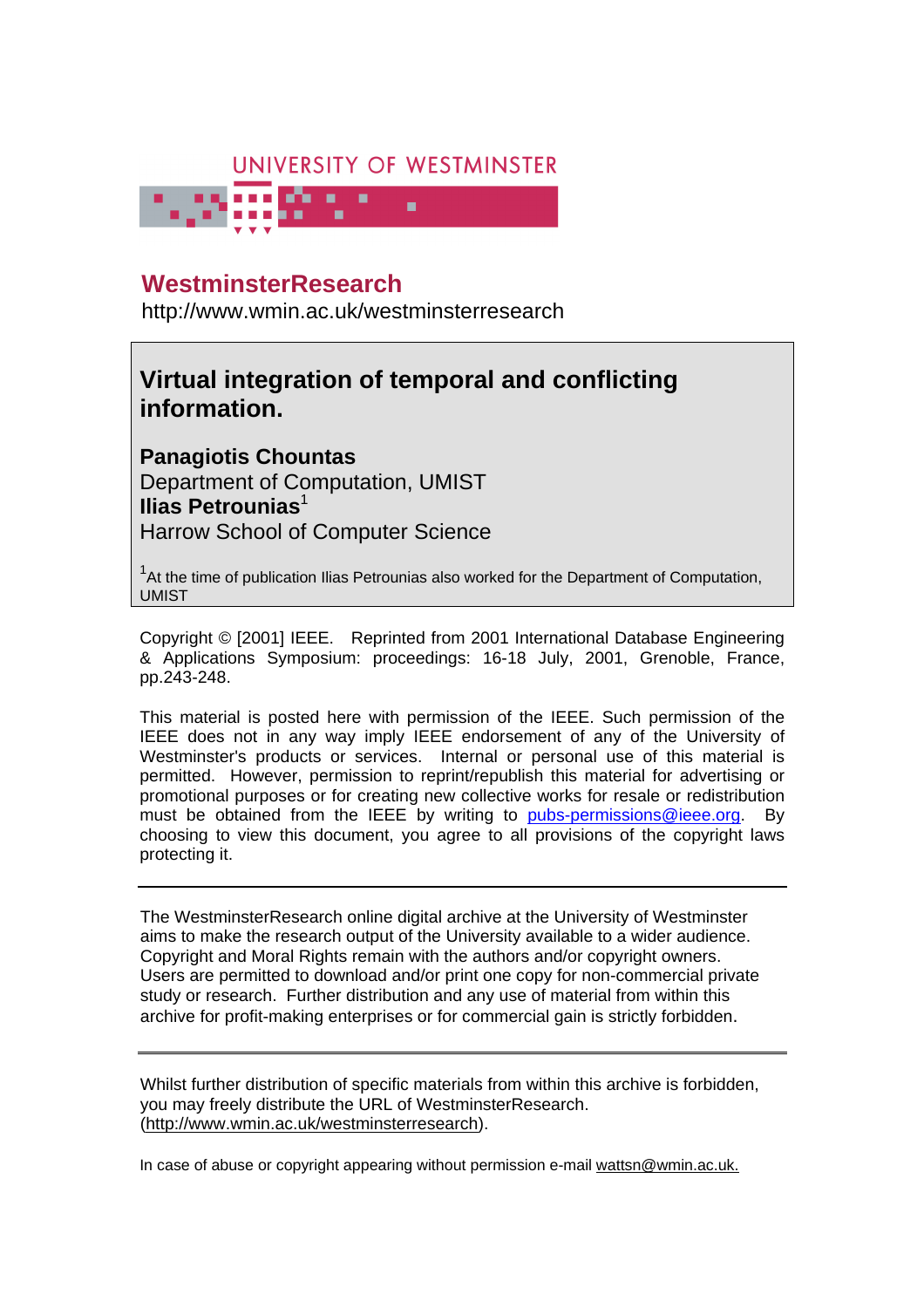#### **Virtual Integration of Temporal and Conflicting Information**

Panagiotis Chountas *Department of Computation, UMIST PO Box 88, Manchester M60 10D, UK E-mail: [chountap@sna.co.umist.ac.uk](mailto:chountap@sna.co.umist.ac.uk)* 

#### **Abstract**

*This paper is presenting a way of integrating conflicting temporal information from multiple information providers considering a property-based resolution. The properties considered in this paper are the time and uncertainty because of conflicting information providers. The property based resolution requires a flexible query mechanism, where answers are considered as bounds, taking into account the tendency of things to occur and also the might happen ability of things. Finally some attention is paid to a database environment with non-static members.* 

#### **1. Introduction**

The integration of information from multiple information providers has been a lasting problem of research. One may distinguish very roughly between two approaches, [I] the lazy and on demand approach. The lazy approach to this problem has been to integrate the independent providers by means of a global conceptual schema that models the information, contained in the entire population of information providers. This global conceptual schema is qualified with a mapping that defines the elements of the global schema, in terms of elements of the schemes of the information providers under conceptual integration. Queries are translated to queries on the population of information providers; the individual answers are then combined to answer the global query. The global schema and the schema mapping constitute the *virtual* database **[2]. A** virtual database is that a virtual database points to other databases that contain the data; it does not hold data itself. The basic assumption is that virtual databases should be able to incorporate a large number of information providers, such providers might be used for short time.

Previous work in the area of heterogeneous databases focused on reconciling among different database designs

Ilias Petrounias *Department of Computation, UMIST PO Box 88, Manchester M60 10D, UK E-mail: ilias@sna.co. umist.ac. uk* 

and eventually among different semantics **[3], [4].**  Information providers may supply contradicting fact instances, which are either time-stamped or not. In the case of time-stamped data, different time dimensions may be considered, such as valid and transaction time. Furthermore if different types of certain temporal information are considered, as defined in *[5],* [6], conflicts may arise because information providers provide conflicting descriptions in terms of the valid time dimension about the exact duration of a time-stamped fact instance (definite temporal information), the constrained duration of a time-stamped fact instance (indefinite temporal information), the possible known-unknown pair *(K, D),* where *K* is the frequency of repetition and *D* the duration of a periodical or infinite time-stamped fact instance.

The rest of the paper is organised as follows. Section **2**  describes the features of a system that supports the integration conflicting information. Section **3** presents the problems in finding the most authoritative answer. Section 4 presents a time model for temporal information. Section *5* defines an extended relational environment where conflicting information is captured. Section 6 presents an extended relational algebra for extraction of flexible answers. Section 7 concludes and investigates the inclusion of contributions coming from new information providers.

#### **2. Conflict Resolution**

The most important characteristics of a system that supports the integration of conflicting information either temporal or snapshot are described below.

**Resolution of Intentional and Extensional Inconsistencies.** Intentional inconsistency resolution requires a common format, for all information providers. At this point it is possible that two or more information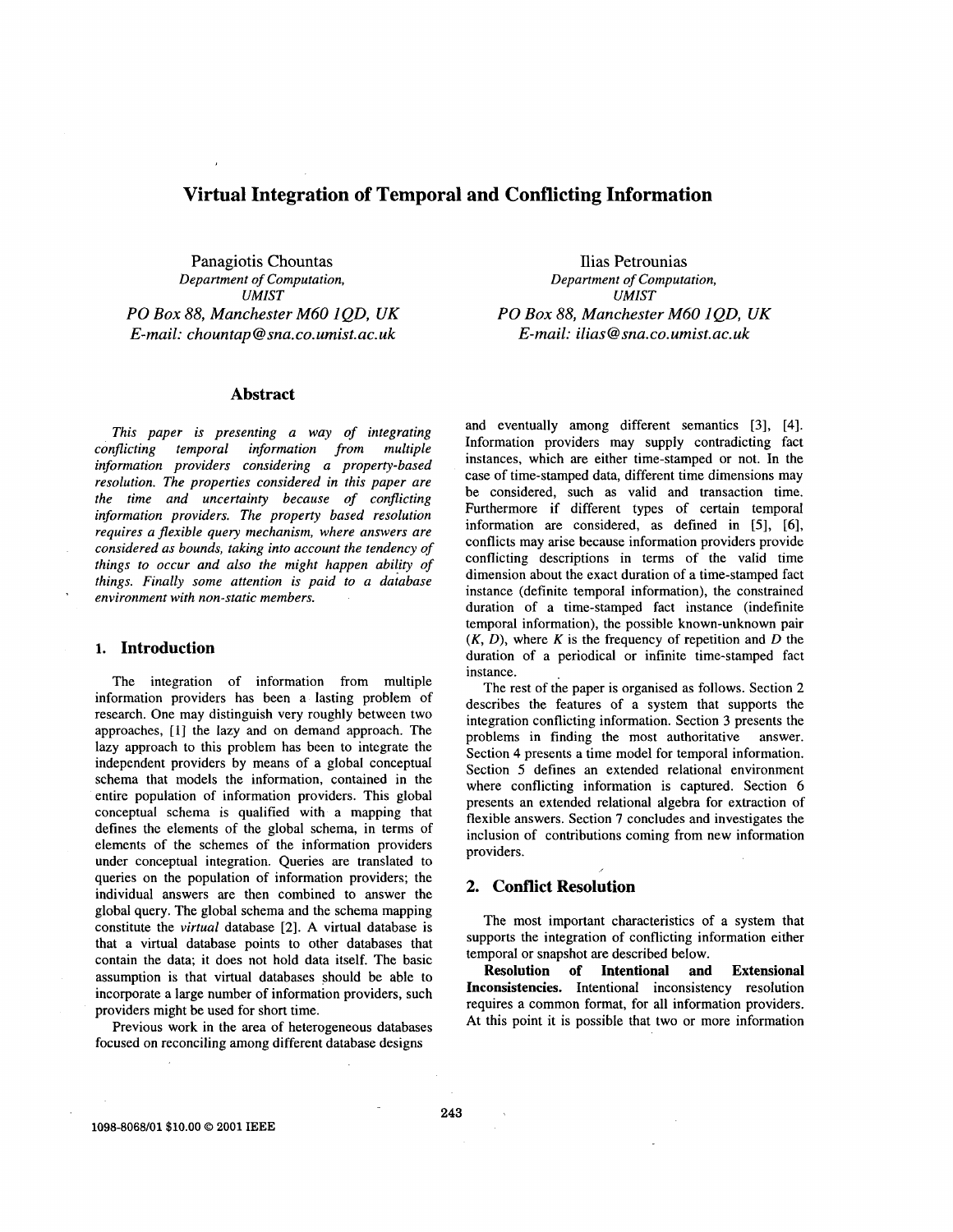providers could provide conflicting answers to the same query (extensional inconsistency).

**Simplicity.** There is no restriction on the underlying data model; the only requirement is that results from different providers are concluded in a tabular form.

**Minimality.** Mappings may neither be total or single valued. In addition to this, ad-hoc queries must be feasible for the capturing of information that is relevant to a given application.

**Flexible answers.** There is no assumption of mutual consistency between a set of information providers. **An**  authoritative-certain answer may not be possible.

**Time property.** In terms of the valid time dimension information may be definite, indefinite, and infinite.

**Cost Property.** The most recently recorded answer is considered to-be the most authoritative.

--

**Quality Property.** This characteristic may indicate the level of completeness of an answer towards a query.

**Uncertainty Property.** Conflicting information may generate two types of uncertainty. One is introduced because of queries that refer to level concepts that are at a lower level than those that exist in the instance level of the database. The other arises because of the use of an element in the query that is a member of more than one high level concepts.

#### **3. Problems in-Estimating Flexible Answers**

Let us consider the following description about travellers. 'Ann' and 'Liz' "Table **1".** Consider the following conflicting queries and whether these could be answered with authority or not:

| R              | Person | Concept                | VT(R)                                                        |
|----------------|--------|------------------------|--------------------------------------------------------------|
| $X_1$          | Ann    | <b>Brazil</b>          | [01/03/00,29/05/00]                                          |
| X <sub>2</sub> | Ann    | Southern<br>Hemisphere | [01/06/00,29/08/00]                                          |
| $- X_3$        | Ann    | Northern<br>Hemisphere | {[01/06/00,29/08/00],<br>[01/09/00,29/11/00]]                |
| $X_4$          | Ann    | <b>Brazil</b>          | [?, ?]<br>duration<br>(90 days somewhere<br>in year $2000$ ) |
| $X_5$          | Liz    | <b>Brazil</b>          | [01/03/00,29/05/00]                                          |
| $X_6$          | Liz    | Northern<br>Hemisphere | {[01/06/00,29/08/00],<br>[01/09/00,29/11/00]]                |
| $X_7$          | Liz    | Brazil ·               | [ ? , ?]<br>duration<br>(90 days somewhere                   |
|                |        |                        | in year $2000$ .                                             |

Table 1: Relation **R** representing the schedules of **Ann and Liz**  $\ddot{\phantom{a}}$ 

Q1: When does Liz visit Brazil?

 $Q_2$ : When does Ann visit Brazil?

 $Q_3$ : Which are all the people who visited the Southern Hemisphere?

**Q4:** Which are all the people who visited the Northern Hemisphere?

The above queries are not easy to be answered because of the following inconsistencies: If we consider a latticestructured domain, then Brazil has two parents (Northern Hemisphere and Southern Hemisphere, as shown in "Figure 1". Therefore  $Q_3$  and  $Q_4$  are not easy to be answered. We cannot estimate with precision the exact date of arrival and stay in Brazil for both travellers (Liz, Ann). Therefore  $Q_1$  and  $Q_2$  are not easy to be answered either. The above inconsistencies are presented in Table I through relation R An analytical observation of Table I gives rise to the following requirements/issues in terms of data representation:

**A** time model and representation that presents temporal information in terms of the following physical measurements duration  $D$  (e.g. tuples  $\{X_1, X_5, X_2\}$ ) and frequency K of reappearance, if information is periodical, where *D*, *K* may not be known, (e.g. tuples  $\{X_4, X_7\}$ ).

In our effort to classify tuples in Table I based on a virtual decision attribute which simply declares the fact that a person has visited Brazil, it can be seen that tuples  ${X_2,$  $X_3$ ,  $X_6$ } cannot be classified with an exclusive Boolean Yes or No.

Therefore, there is a need for algebraic operations that will support approximate answers, based on approximation spaces. A similar problem would arise if a user requested through an algebraic operation all the countries that Ann or Liz have visited in the Northern and Southern Hemispheres.



" Figure **1** : Lattice Structured Domain "

#### **4. The Time Model**

In this section the basic elements for a temporal . representation are defined in accordance to *[5].* The central concepts are a timeline and a time point where the former is comprised of the latter. The term duration is defined as an absolute distance between two time points. However, the term duration may also imply the existence of two bounds an upper bound and a lower bound (indefinite temporal Information). A time interval is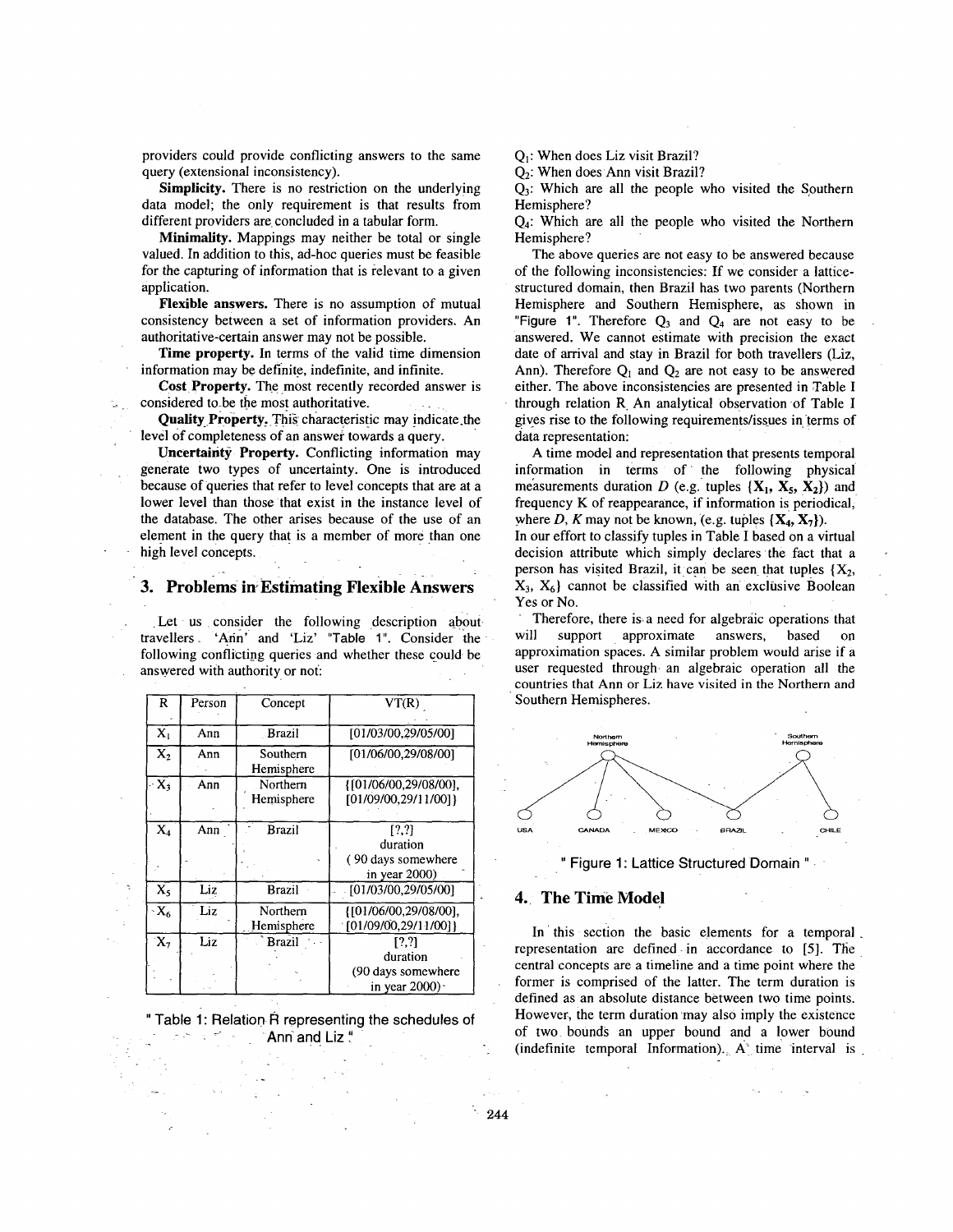defined as a temporal constraint over a linear hierarchy of time units denoted  $H_r$ ,  $H_r$  is a finite collection of distinct time units, with linear order among those units. For instance,  $H_1 = day \subset \text{month} \subset \text{year}$ , are all linear hierarchies of time units defined over the Gregorian calendar. A time interval is presented in the form of *[C+KxX, C'+KXX]*  where  $C = C + D$ ,  $D \in N^*$ , thus an interval is described as a set of two linear equations defined in a linear time hierarchy (e.g.  $H_2 = day \text{C}$ month $\text{C}$ year).

The lower time point  $t_{lower}$  is described by the equation  $t_{\text{lower}} = C + K^*X$ . The upper point  $t_{\text{upper}}$  is described by the equation  $t_{\text{upper}} = C + K^*X$ . *C* is the time point related to an instantaneous event that triggered a fact,  $K$  is the repetition factor,  $K \in N^*$  or the lexical 'every' (infiniteperiodical information). X is a random variable,  $X \in N$ , including zero, corresponding to the first occurrence of a fact instance restricted by a constraint. The Sum-Product  $K^*X+D$  is defined according to a linear hierarchy. *D* may be in the range between a lower and upper bound  $G_1 \leq D$  $\leq G_2$  where  $(G_1 \leq G_2 \land D \leq Y)$ .  $Y_i \dots Y_i$  are general or restricted constraints on the time points  $t_{lower}$ ,  $t_{upper}$ . Constraints are built from arbitrary linear equalities or inequalities (e.g.  $t_{lower} = C + 7X$  and  $0 \le X \le 5$ ). Limiting the random variable *X* results in specifying the lower and upper bound of a time window.The above interval representation permits the expression of the following types of information:

*I) Definite Temporal Information:* The duration *(D)* of an event is constant  $(D = t)$ . All times associated with facts are known precisely in the desired level of granularity. Let t<sub>lower</sub>, t<sub>upper</sub> be the lower and upper linear points, of a time interval, that determines when a fact instance is defined, in the real world.

 $t_{\text{lower}} = C + K^*X$  (1),  $t_{\text{upper}} = C^* + K^*X$  (2),  $C^* = C + D$  (3),  $(K^*X) = 0$  (4)

*11) Indefinite Temporal Information:* is defined when the time associated with a fact has not been fully specified **[6].** Therefore the duration of a fact is indeterminate or *bounded.* This may occur for two reasons: either the duration of a fact is bounded or the duration is known and the start and end point of the time interval are not exactly known. This is defined as following:

#### $C_L \leq C \leq C_R$  (1),  $D_L \leq D \leq D_R$  (2)

,<br>ali

Let  $t_{\text{lower}}$ ,  $t_{\text{upper}}$  be the lower and upper linear points, of a time interval, that determines when a fact instance is defined, in the real world.

Adding (2), (1):  $C_L$  +  $D_L \le C \le C_R$  + $D_R$   $\Rightarrow$   $C_L$  +  $D_L \le C \le$  $C_R$  +D<sub>R</sub> which is the new expression for equation (3) whereas  $(C_L + D_L) \le C \le C_R + D_R \in H_r$ . Therefore the time interval *(3),* that a sample fact instance is defined over, is indeterminate.

*1II)Infnite Temporal Information:* is defined when an infinite number of times are associated with a fact [7].

Infinite temporal information includes the following types of information.

a) *Periodic:* **A** fact instance is repeated over a time hierarchy with the following characteristics: a constant frequency of repetition  $K$ , it has an absolute and constant duration *D,* and *X* a random variable that denotes the number of reappearances for an event. Therefore the duration of every fact instance constituting a fact type and consequently the duration of a fact type is well known. b)Unknown *Recurring Information:* Generally is described in the following intervalic form,  $t = [\perp, \perp]$ . The intuition is that the duration *D* of an event is assumed to be known or constrained and the frequency of reoccurrence  $(K=?)$  is not known. However by definition it is known that if an event is recurring, then its next reappearance cannot occur before the previous one is ended. Considering Ann's staying to Brazil according to provider &, she is staying for a period of *(D=90 days)* in Brazil. Using the best case scenario, it can be assumed that *Ann* is visiting Brazil every *(K=90)* days, since nothing else is known about Ann's trip to Brazil. It is also known that  $K \geq 1$ . Therefore the following conclusion can be made *DSK.* 

It can be also assumed that the time point *C* related to an instantaneous event that triggered a fact is not known with precision in the time hierarchy  $H_r$ . *C* it may be constrained by an application, like as  $C_L \leq C \leq C_R$  or be left unspecified; constraints are part of an answer to a query. In this sense t<sub>lower</sub>, t<sub>upper</sub> are expressed as following:

t<sub>lower</sub> =  $K^*X + C$  (1)  $D \le K \wedge K \ne 0$   $K \in N^*(5)$ <br>
t<sub>upper</sub> =  $K^*X + C$  (2)  $C_L \le C \le C_R$  (6)  $t_{upper} = K*X + C'$  (2)<br>  $C = C + D$  (3)  $D_L \leq D \leq D_R(7)$ 

 $a_1 \le X \le a_v$ ,  $a_1 = 0$  denotes first occurrence of an event (4) Adding  $(6)$ ,  $(7)$  and using  $(3)$  it can be deduced that  $C_L$  +  $D_L \leq C \leq C_R + D_R$  (8). (5) is defined through (7) when  $D_L \leq C$  $K \leq D_R$  or  $K_L \leq K \leq K_R$  where  $D_L = K_L$ ,  $D_R = K_R$  (9). The product *KxX* through (9) and (4) is defined as follows

 $K_L^*$  (a<sub>1</sub>...a<sub>v</sub>) $\leq K^*X \leq K_R^*$  (a<sub>1</sub>...a<sub>v</sub>)(10)

Considering  $[(8), (6)]$  and  $[(8), (10)]$ , t<sub>lower</sub>, t<sub>upper</sub> can be redefined, respectively as follows

 $t_{\text{lower}}$ :  $K_L^*(a_1...a_v) + C_L \leq K^*X + C \leq K_R^*(a_1...a_v) + C_R$  $t_{\text{upper}}$ :  $K_L^*(a_1...a_v) + C_L + D_L \leq K^*X + C \leq K_L^*(a_1...a_v) + C_L$  $C_R + D_R$ 

The interpretation is that the time space determined by a recurring event is bounded and consisting of time intervals defined by the lines  $\{K_L^*(a_1...a_v)+C_L...K_R^*\}$  $(a_1...a_v)$ +  $C_R$ , for t<sub>lower</sub>, the earliest and latest times for a recurring event to start and  ${K_L^*(a_1...a_v)}$  +  $C_L$  +  $D_L... K_L^*$  $(a_1...a_v)$ +  $C_R$  +  $D_R$ } for t<sub>upper</sub>, the earliest and latest times for a recurring event to be ended, respectively.

However each time line alone,  $a_{\lambda}$  ( $\lambda \leq v$ ), is expressing a separate-monadic periodic event. Proving this argument will enable us to use the above intervalic representation, for expressing periodical facts. In this case the parameters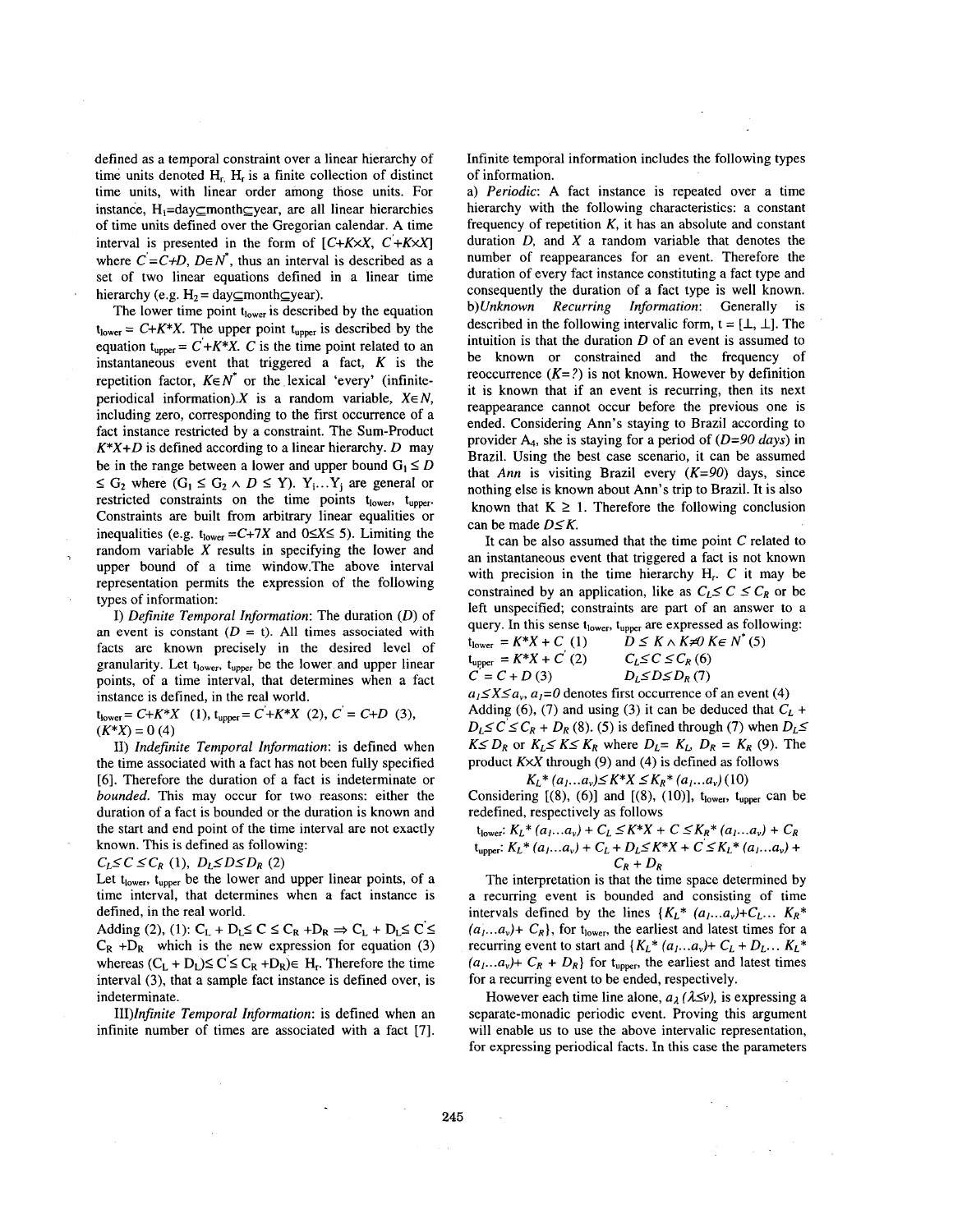*(K, C, D, X)* are well known. Let us consider for inductive purposes a pair of the above lines named as  $t_L$  and  $t_R$ , where  $t_L = K_L^* (a_1... a_v) + C_L t_R = K_L^* (a_1... a_v) + C_L + D_L$ . *Proof* 

For  $v=1$ ,  $t_L = K_L^* (a_1...a_l) + C_L = C_L$ ,  $t_R = K_L^* (a_1...a_l) + C_L^* (a_2...a_l)$  $C_L + D_L = C_L + D_L$ ,  $a_l = 0$  denotes the first occurrence of an event.  $t = [t_L, t_R]$  denotes a time interval that points to the first occurrence of a periodic event.

Let us assume that  $t_L$ ,  $t_R$  are expressing a periodic event *(a)* and stand for  $\lambda$ , occurrences,  $\lambda \in N$ ,  $t_{1/\lambda} = K_L^* (a_1... a_\lambda)$  $+C_L$ ,  $t_{R(\lambda)} = K_L^*(a_1...a_\lambda) + C_L + D_L(1)$ 

If the above argument is correct then,  $t_L$ ,  $t_R$  must stand for  $\lambda + I$  occurrences,  $\lambda \in N$ 

 $t_{U(\lambda+1)} = K_L^* (a_1...a_{\lambda+1}) + C_L (2, t) t_{R(\lambda+1)} = K_L^* (a_1...a_{\lambda+1}) +$  $C_L + D_L(3)$ ,  $a_{(\lambda+1)} = a_{\lambda} + I(4)$ 

(2) is rewritten through *(1)* and (4) as following:

$$
t_{L(\lambda+1)} = K_L^* (a_1...a_{\lambda+1}) + C_L = K_L^* (a_1...a_{\lambda}+1) + C_L =
$$
  

$$
t_{L(\lambda)} + K_L
$$

(3) is rewritten through (1) and **(4)** as following:

$$
t_{R(\lambda+I)} = K_L^* (a_I...a_{\lambda+I}) + C_L + D_L = K_L^* (a_I...a_{\lambda}+I) + C_L + D_L = t_{R(\lambda)} + K_L
$$

The new expressions for (2) and (3) are proving that the  $\lambda + I$  occurrences of a periodic event *(a)* arising from the  $\lambda$  ones by adding the characteristic frequency of repetition, which in fact is the definition of a periodic event. "Table 2" shows the restructuring of Table I according to the proposed model. Next, extended relational algebraic operators are defined for extraction of data, considering matching criteria, that may not be attribute names, or attribute values that may belong to more than one higher conceptual attributes.

#### **5. Encoding of Conflicting and Uncertain Information**

**Definition:** Let T be a set of time intervals  $T=[t_L, t_R]$ where  $t_1 = C + K^*X$ ,  $t_R = C + K^*X \wedge a_1 \le X \le a_v$  and *D* a set of non temporal values. A generalised tuple of temporal arity **x** and data arity *l* is an element of  $\overline{f}_{\times}$  *n*<sup>d</sup> together with constraints on the temporal elements. In that sense a tuple can be viewed as defining a potentially infinite set of tuples. Each extended relation consists of generalised tuples as defined above. Each extended relation has a virtual tuple membership attribute formed by a selection predicate either value or temporal that models the necessary *(Bel)* and possible degrees *(Pls)* to which a tuple belongs to the relation.

The domain of tuple membership attribute is the Boolean set  $\Omega = \{true, false\}$ . The possible subsets to that are {true}, {false} and  $\Omega$ . The support set for tuple membership can be denoted by a pair of numbers *(Bel, Pls)* where:

#### $Bel = m$  { $|true|$ }

 $Pls = m\{$  ltruel} + m $\{\Omega\}$  with property  $0 \leq Bel \leq Pls \leq 1$ 

A tuple with *(Bel, Pls)* = [1,1] corresponds to a tuple that qualifies with full certainty. A tuple with  $(Bel, Pls) = [0,0]$ corresponds to a tuple that is believed not to qualify with full certainty. A tuple with  $(Bel, Pls) = (0,1)$  corresponds to complete ignorance about the tuple's membership. At this point two issues arise: the generalisation of the closed world assumption (CWA) and the estimation of the *(Bel, Pls)* measures.

The CWA is assuming that facts not found in the database are considered to be false. Since tuples memberships in our model vary between  $0 \leq$   $Bel \leq$ Pls $\leq$ 1 CWA needs to be extended. In generalising the CWA it is assumed that if a fact is not represented in the extended relation, then it must have *Bel=O,* and *Pls* **51.** In this sense a database will keep information only if there is some positive evidence about the occurrence of a fact. Therefore, the integrated-virtual database will not contain information of no interest. Using Table I it can be appreciated that using the generalised CWA, the concepts {Southern Hemisphere, Northern Hemisphere} will not be replaced by their children as defined in **"Figure 1"** since there is no support for them. There is only one vote and this can only be capitalised by the high level concepts (Southern Hemisphere, Northern Hemisphere). However, the query 'Which are all the people who visited Brazil" is still expecting an answer. In answering this query, all tuples in "Table 2" have to be classified according to the selection predicate *location* = *"Brazil"* which forms a virtual attribute (it exists as long as the execution of the query), it is not stored as part of "Table 2". In this sense tuples  $\{X_1, X_4, X_5, X_7\}$  are believed to satisfy the virtual attribute *location* = "Brazil" with certainty  $(Bel, Pls)$  = **[1,1].** However, it cannot be said with full certainty (Bel,  $Pls$ ) = [1,1] whether  $\{X_2, X_3, X_6\}$  satisfies the virtual attribute or not. In order to estimate the (Bel, *Pls)*  measures, the ability to identify higher and lower level concepts for elements defined from a structured domain (either lattice, or tree) as specified by a particular application is needed.

Let *l* be an element defined by a structured domain *L*.  $U(e)$  is the set of higher level concepts, i.e.  $U(e) = \{nh \in E\}$  $L \wedge n$  is an ancestor of *l)*, and  $L(e)$  is the set of lower concepts  $L(e) = \{nh \in L \land n \text{ is a descendant of } l\}$ . If *l* is a base concept then  $L(e) = \emptyset$  and if *l* is a top level concept, then  $U(e) = \emptyset$ . If *L* is an unstructured domain then  $L(e) =$  $U(e) = \emptyset$ . Considering tuple  $\{X_2, X_3, X_6\}$  and the selection predicate *location* = "Brazil" then  $L(e)$ ,  $U(e)$ are defined as follows:

 $U(Brazil) =$  {Southern Hemisphere, Northern Hemisphere),  $L(Brazil) = \emptyset$ 

Rule 1: If  $(|U(e)| > 1 \wedge L(e) = \emptyset)$ , e.g.  $|U(Brazil)|=2$ ,  $L(Brazil) = \emptyset$ , then it is simply declared that a child or base concept has many parents (lattice structure). Therefore a child or base concept acting as a selection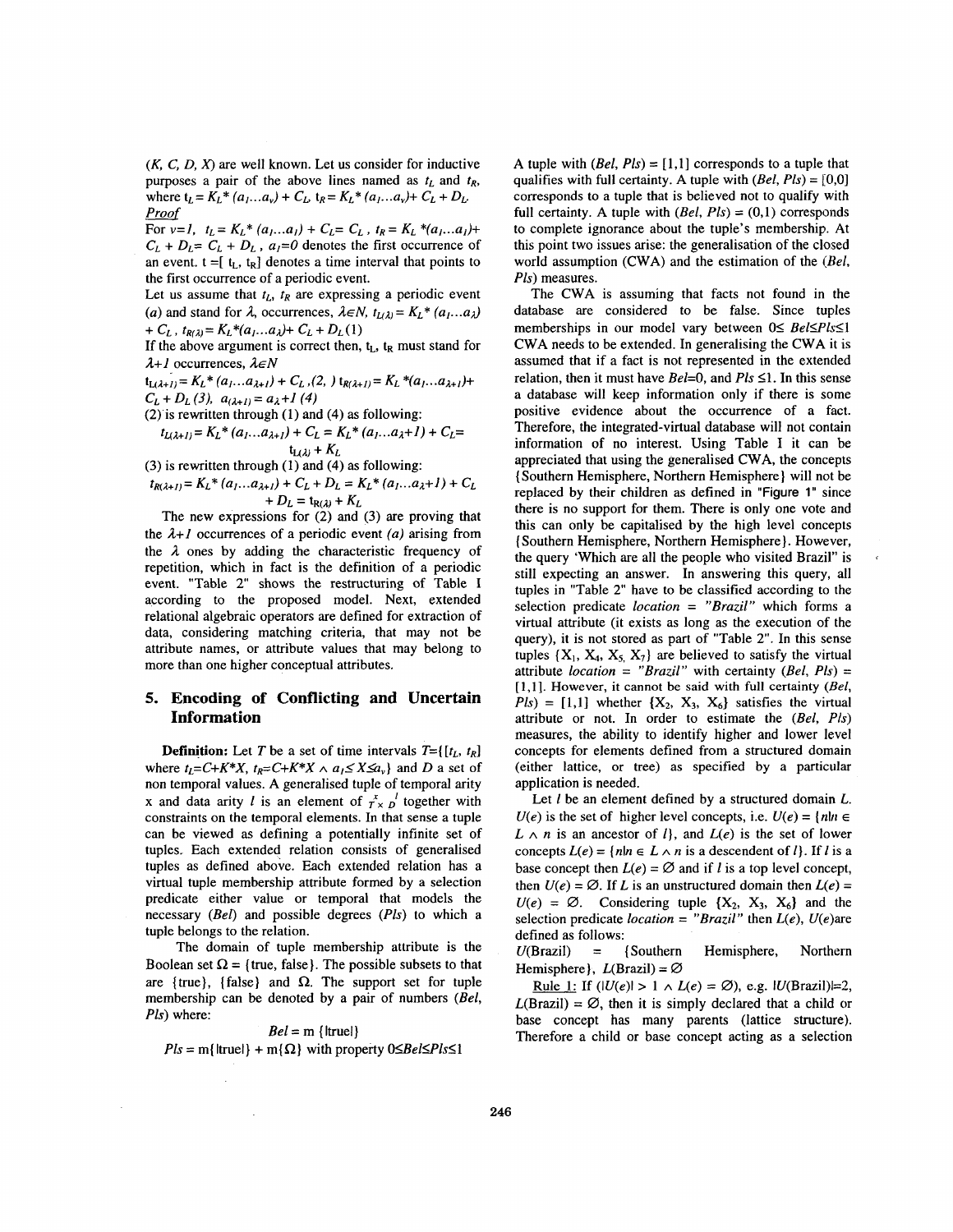predicate can claim any tuple (parent) containing elements found in *U(e),* as its ancestor, but not with full certainty *(Bel > 0, Pls*  $\leq$  *<i>I)*. This is presented by the following interval *(Bel, Pls)* = (0,1]. Now consider the case where the selection predicate is defined as follows *location* = *"Southern Hemisphere* ".

Tuple  $\{X_2\}$  fully satisfies the selection predicate and thus  $(Bel, Pls) = [1,1]$ . Tuples  $\{X_3, X_6\}$  do not qualify as an answer and thus  $(Bel, Pls) = [0,0]$ . However it cannot be said with full certainty  $((Bel, Pls) = [1,1])$  whether  ${X_1,$  $X_4$ ,  $X_5$ ,  $X_7$ } satisfy the selection predicate or not, since Brazil belongs to both concepts {Southern Hemisphere, Northern Hemisphere}. Using the functions *L(e), U(e)*  this can be deduced as follows

 $U(\text{Southern Hemisphere}) = \{ \emptyset \}$ 

 $L(Southern Hemisphere) = {Brazil, Chile}$ *B=*  $U(L(Southern Hemisphere) \land (R.concept)$ *) =*  $U(Brazil)$ 

= (Southern Hemisphere, Northern Hemisphere). Formally the function can be defined as follows:  $B((l_1)$ ,  $I_2$ ))=  $U(L(l_1) \wedge (l_2))$  where  $l_1$  is a high level concept,  $l_2$  is a base concept are elements defined in a lattice structured domain. If both arguments are high level concepts or low level concepts then  $B((l_1), (l_2)) = \emptyset$ . Function  $B((l_1), (l_2))$ is defined only in a lattice structured domain.

<u>Rule 2:</u> If  $B((l_1), (l_2))$  is defined and  $|B((l_1), (l_2))|>1$ , then it is simply declared that multiple parents, high level concepts, are receiving a base concept as their own child. Therefore a parent or high level concept acting as a selection predicate can claim any tuple (child) containing elements found in  $(L(l_1) \wedge (l_2))$ , as its descendant, but not with full certainty ( $Bel > 0$ ,  $Pls \leq 1$ ), presented by the following interval *(Bel, Pls)* = (0,1]. Similarly a temporal selection predicate can use the above functions *(U(e),*   $L(e)$ ,  $B((l_1), (l_2))$  for imprecise temporal information, representing the time dimension as intervals, by labelling each node in the lattice with a time interval. The use of a lattice-structured domain by an application permits also the representation of temporal information at different levels of granularity. Next an extended relational algebra is defined. The operations differ from the traditional ones in several ways: The selection/join condition of the operations may consist of base. concepts **or** high level concepts. Membership threshold *(Bel* $\geq$ **O**, *Pls)* may be specified with a selection/ioin condition to constrain the number of result tuples. The results of extended relational operators either retain or generate the new tuple membership in the case where more than one selection criteria are specified.

#### **6. Algebraic Operations**

We are considering, for illustration purposes, the four operations  $\sigma$  (selection),  $\pi$  (projection),  $\bowtie$  (join),  $\cup$  (set  $union$ ).

**Selection:** Selection is defined as follows:  $\sigma_P$  (R): ={ $t$  |  $t \in R \land P(t) = true$  where P denotes a selection condition. There are two types of a selection condition. **A** data selection condition  $(P_d)$  considers the snapshot relation R in Table 1. The temporal selection condition  $(P_1)$  is specified as a function of three arguments  $P_i$ : = <  $K_i$ ,  $D_i$ ,  $C$ > which is mapped to the time hierarchy H, (section **4).** The relationships between *(K, D)*, depending on the type of temporal information (definite, indefinite, infinite), have been described in section 4. It has to be mentioned that temporal constraints are included in the result tuples.

The combined predicate over relation VT(R) in "Table *2"*  is defined as follows:  $P := P_d | P_t | P_d \wedge P_t$ . The selection support function F<sub>s</sub>(t<sub>AL.An</sub>, P) returns a *(Bel, Pls)* pair indicating the support level of tuple *t* for the selection condition P, where  $A_1 \cdot A_n$  is the set of attributes, excluding the virtual membership attribute. The selection support function  $F_s$  utilises the  $(U(e), L(e), B((l_1), (l_2)))$  functions in conjunction with Rule-1 and Rule-2, as defined in section 5, for estimating the actual support values. Recall that a compound predicate is formed by a conjunction of two or more atomic predicates. In this paper it is assumed that the atomic predicates are mutually independent.

The support for the compound predicate P:=  $P_d$  |  $P_t$  |  $P_d \wedge P_t$ is computed based on the multiplicative rule.

$$
F_s(P) = (F_s(t_{A1..An}, P_t) \wedge F_s(t_{A1..An}, P_d)) = (Bel_1 \times Bel_{2....} \times Bel_n
$$
  
, 
$$
Pls_1 \times Pls_2 \times Pls_n) (1).
$$

A discussion on combining supports of dependent predicates can be found in **[8],** [9].

**Projection:**  $\pi_X$  (R):={t(X) | t  $\in$ R}, where R is a relation on scheme *S,* t is a tuple with scheme **X** and **X** is a subset of S ( $X \subseteq S$ ). Projection retains all valid time values like standard projection. Projection is defined on top of a selection. The intuition is that, as an operator it does not modify  $F_s$ , that is the tuple membership.

**Join:** Let *R*, *S* be two extended relations, P be the join condition and *Q* the membership threshold condition. The extended join operator is defined as a Cartesian Product, followed by an extended selection:  $R \bowtie_{P}^Q S \equiv \sigma_P^Q(R \times S)$ where the tuple membership function is deviated by  $F_s(1)$ as in the case of the extended select operation. The time interval that the tuple membership is defined over is the intersection of the time intervals that the sources  $(A_1... A_n)$  are defined.  $\Delta t(F_s) = \Delta t_1 A_1 \cap ... \cap \Delta t_n A_n$ . (2). Assuming two intervals with lower bounds  $t_L = C + KX$ and  $t_{L} = C' + K_{l}X$  and upper bounds  $t_{R} = C_{l} + KX$  and  $t_{R'}$  $= C_l' + K_lX'$ . The time interval for the result is defined as  $t_U = C'' + K'X$  the common lower bound where  $C' = \max$ *(C, C'),* and  $K' = \min(K, K_1)$ , and  $t_V = C_3 + K'X$  the common upper bound where  $C_3$ = max  $(C_1 C_1)$ , and  $K'$  = min  $(K, K<sub>1</sub>)$ .

**Union:** Union compatibility means that two extended relations *R, S* are union compatible if and only if they